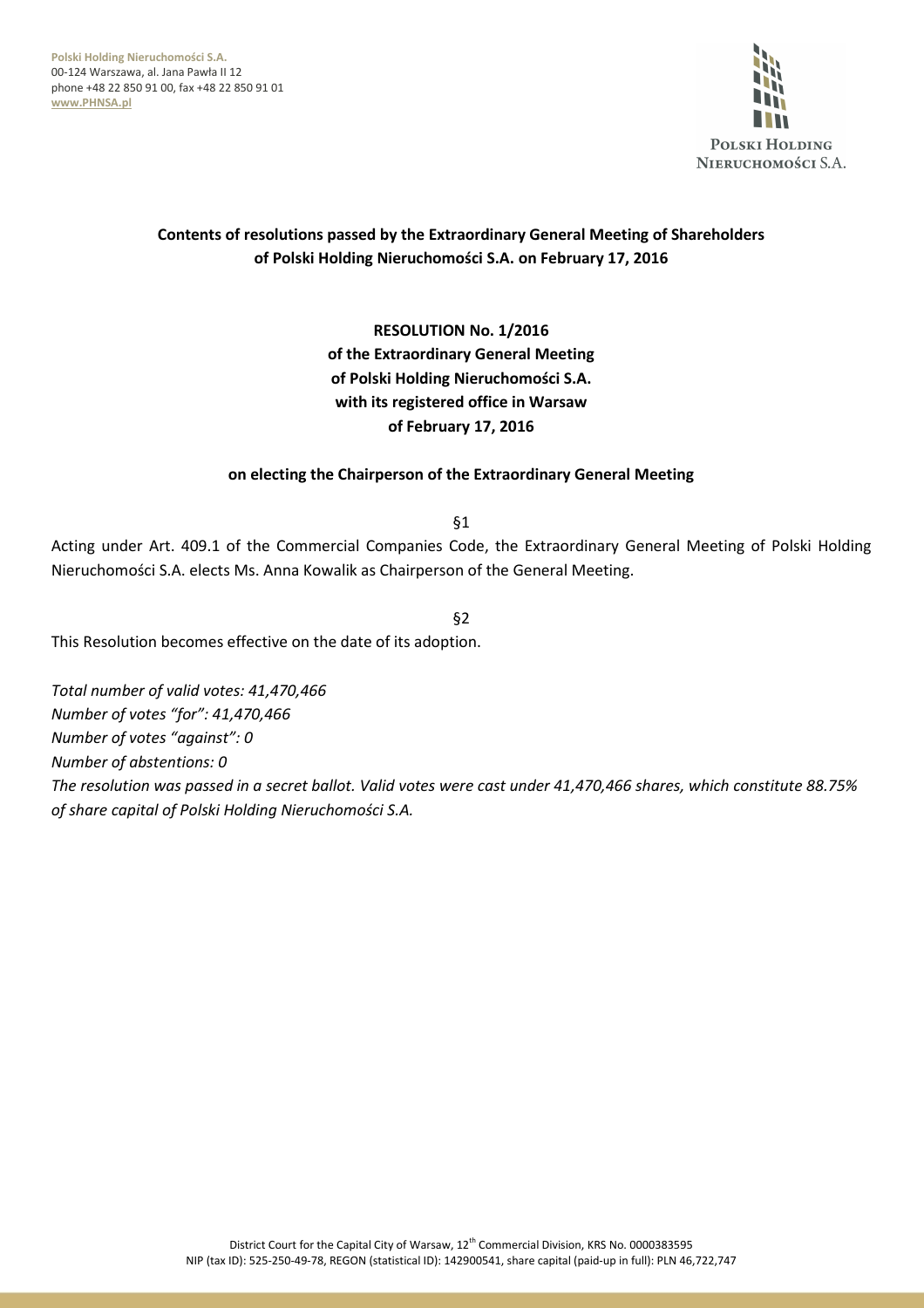# **RESOLUTION No. 2/2016 of the Extraordinary General Meeting of Polski Holding Nieruchomości S.A. with its registered office in Warsaw of February 17, 2016**

#### **on the adoption of the agenda**

§1

The Extraordinary General Meeting of Polski Holding Nieruchomości S.A. adopts previously announced wording of the agenda, that is:

- 1. Opening the General Meeting.
- 2. Electing the Chairperson of the General Meeting.
- 3. Validating the convention of the General Meeting and its capacity to adopt resolutions.
- 4. Adopting the agenda.
- 5. Adopting the resolutions concerning changes to the composition of the Company's Supervisory Board.
- 6. Closing the General Meeting.

#### §2

This Resolution becomes effective on the date of its adoption.

*Total number of valid votes: 41,470,466 Number of votes "for": 41,470,466 Number of votes "against": 0 Number of abstentions: 0 The resolution was passed in an open ballot. Valid votes were cast under 41,470,466 shares, which constitute 88.75% of share capital of Polski Holding Nieruchomości S.A.*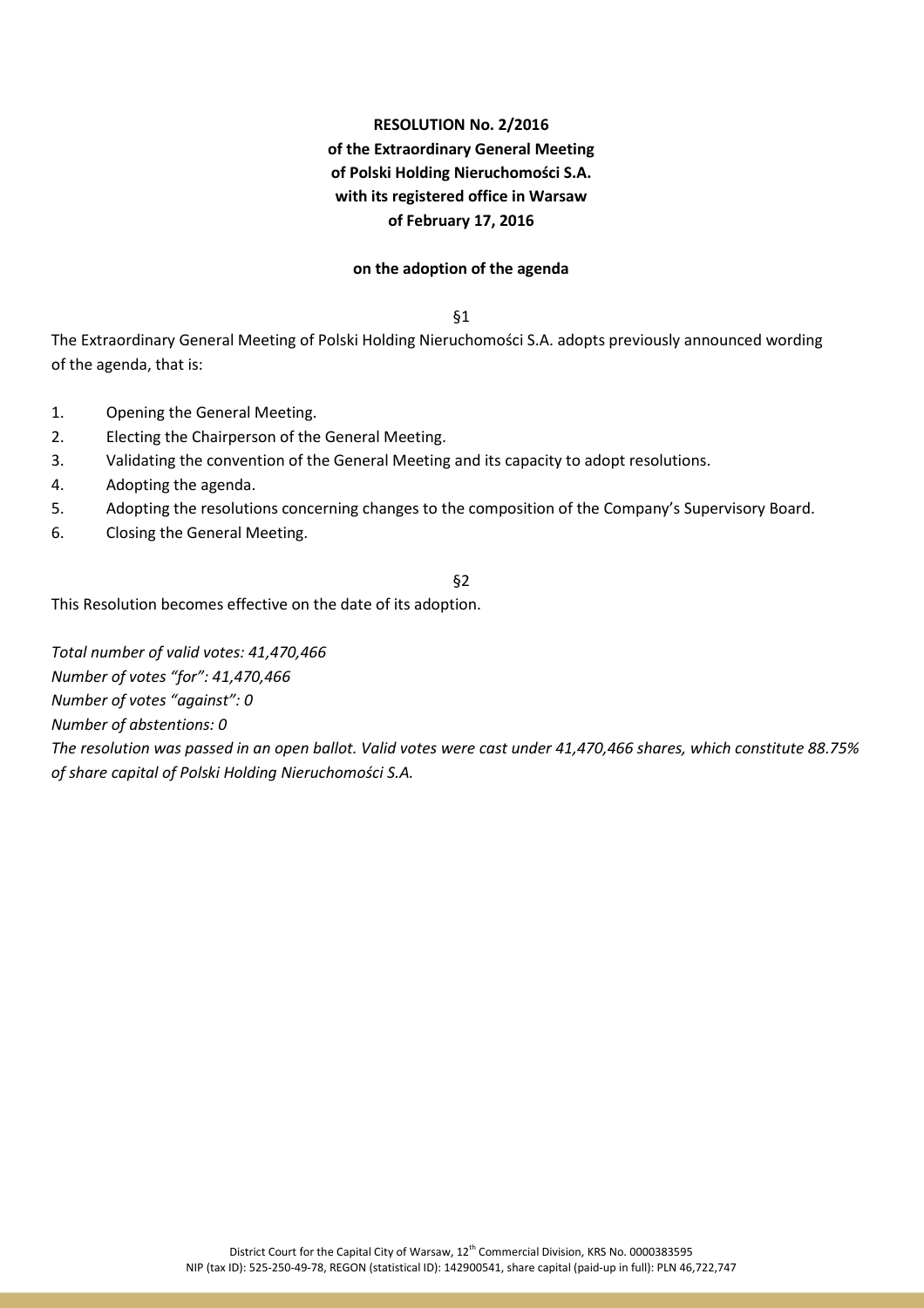# **RESOLUTION No. 3/2016 of the Extraordinary General Meeting of Polski Holding Nieruchomości S.A. with its registered office in Warsaw of February 17, 2016**

### **on changes to the composition of the Company's Supervisory Board**

Acting under § 47.2 item 1 of the Articles of Association of Polski Holding Nieruchomości S.A., the Extraordinary General Meeting decides as follows:

§1

The Extraordinary General Meeting hereby dismisses Mr. Krzysztof Melnarowicz as a Member of the Company's Supervisory Board.

§2

This Resolution becomes effective on the date of its adoption.

*Total number of valid votes: 41,470,466 Number of votes "for": 34,005,617 Number of votes "against": 0 Number of abstentions: 7,464,849 The resolution was passed in a secret ballot. Valid votes were cast under 41,470,466 shares, which constitute 88.75% of share capital of Polski Holding Nieruchomości S.A.*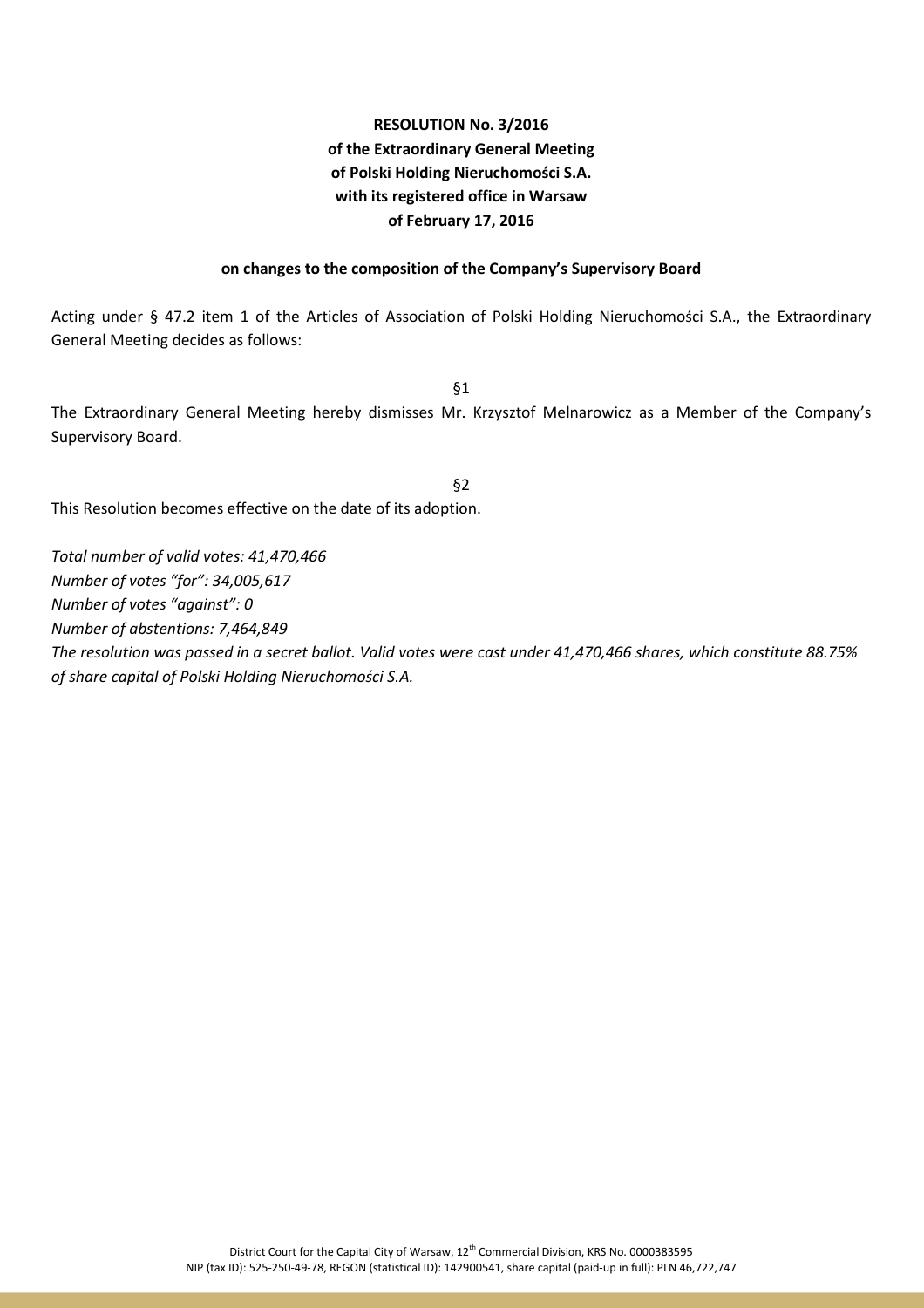# **RESOLUTION No. 4/2016 of the Extraordinary General Meeting of Polski Holding Nieruchomości S.A. with its registered office in Warsaw of February 17, 2016**

#### **on changes to the composition of the Company's Supervisory Board**

Acting under § 47.2 item 1 of the Articles of Association of Polski Holding Nieruchomości S.A., the Extraordinary General Meeting decides as follows:

§1

The Extraordinary General Meeting hereby dismisses Mr. Marcin Marczuk as a Member of the Company's Supervisory Board.

§2

This Resolution becomes effective on the date of its adoption.

*Total number of valid votes: 41,470,466 Number of votes "for": 34,005,617 Number of votes "against": 0 Number of abstentions: 7,464,849 The resolution was passed in a secret ballot. Valid votes were cast under 41,470,466 shares, which constitute 88.75% of share capital of Polski Holding Nieruchomości S.A.*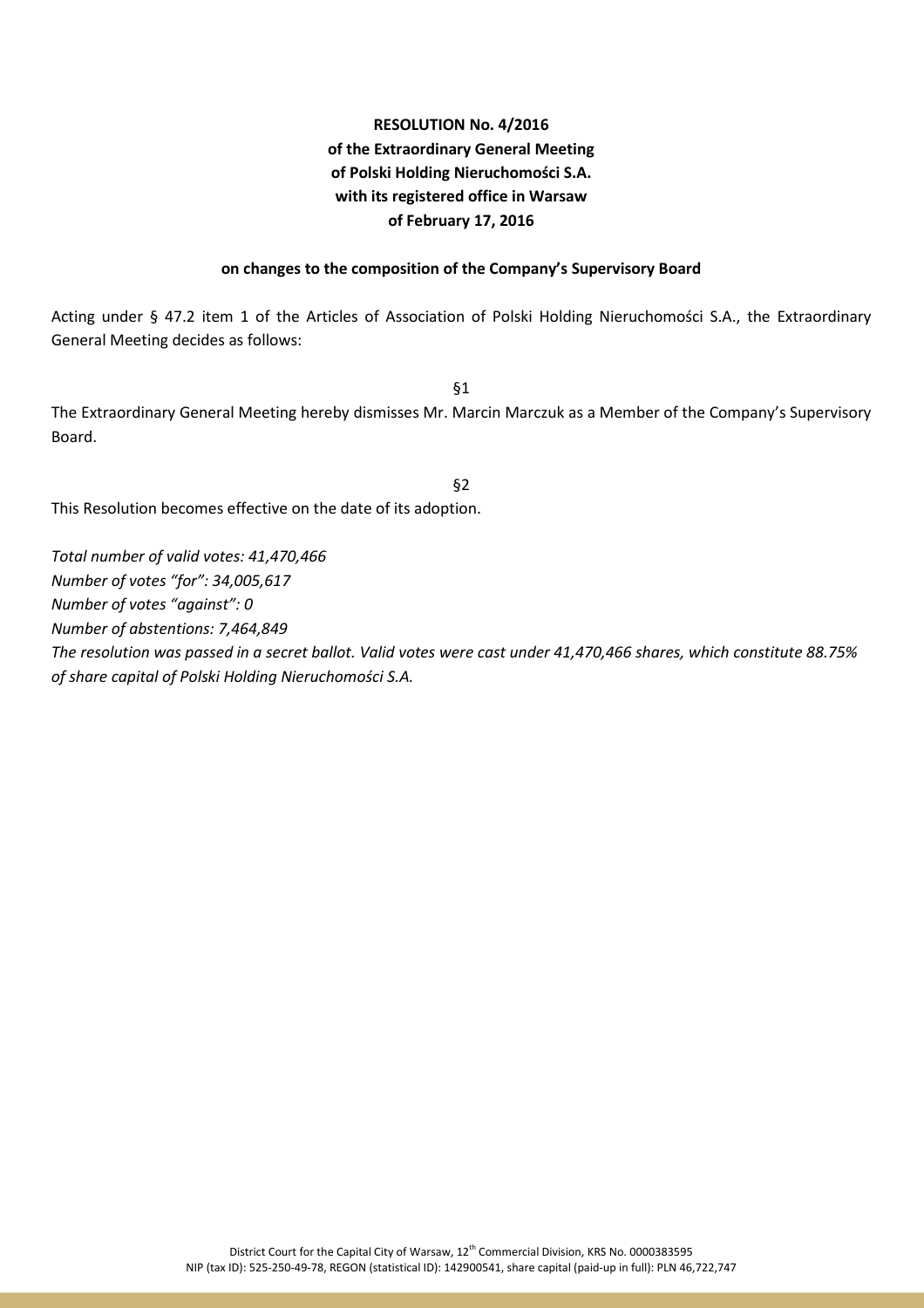# **RESOLUTION No. 5/2016 of the Extraordinary General Meeting of Polski Holding Nieruchomości S.A. with its registered office in Warsaw of February 17, 2016**

### **on changes to the composition of the Company's Supervisory Board**

Acting under § 47.2 item 1 of the Articles of Association of Polski Holding Nieruchomości S.A., the Extraordinary General Meeting decides as follows:

§1

The Extraordinary General Meeting hereby appoints Mr. Mikołaj Handschke as a Member of the Company's Supervisory Board.

§2 This Resolution becomes effective on the date of its adoption.

*Total number of valid votes: 41,470,466 Number of votes "for": 36,823,466 Number of votes "against": 0 Number of abstentions: 4,647,000 The resolution was passed in a secret ballot. Valid votes were cast under 41,470,466 shares, which constitute 88.75% of share capital of Polski Holding Nieruchomości S.A.*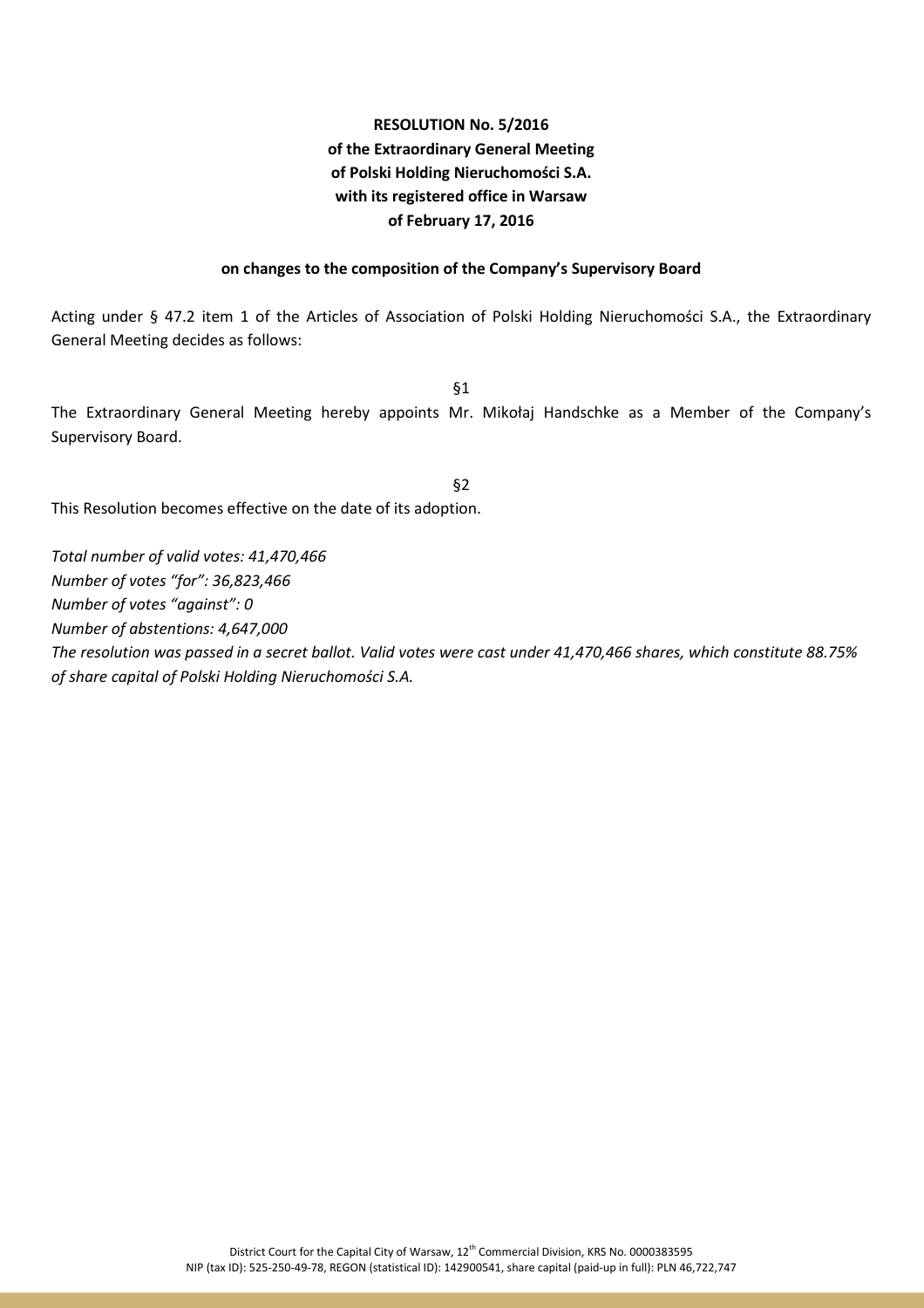# **RESOLUTION No. 6/2016 of the Extraordinary General Meeting of Polski Holding Nieruchomości S.A. with its registered office in Warsaw of February 17, 2016**

#### **on changes to the composition of the Company's Supervisory Board**

Acting under § 47.2 item 1 of the Articles of Association of Polski Holding Nieruchomości S.A., the Extraordinary General Meeting decides as follows:

§1

The Extraordinary General Meeting hereby appoints Mr. Jacek Chwalenia as a Member of the Company's Supervisory Board.

§2

This Resolution becomes effective on the date of its adoption.

*Total number of valid votes: 41,470,466 Number of votes "for": 34,005,617 Number of votes "against": 0 Number of abstentions: 7,464,849 The resolution was passed in a secret ballot. Valid votes were cast under 41,470,466 shares, which constitute 88.75% of share capital of Polski Holding Nieruchomości S.A.*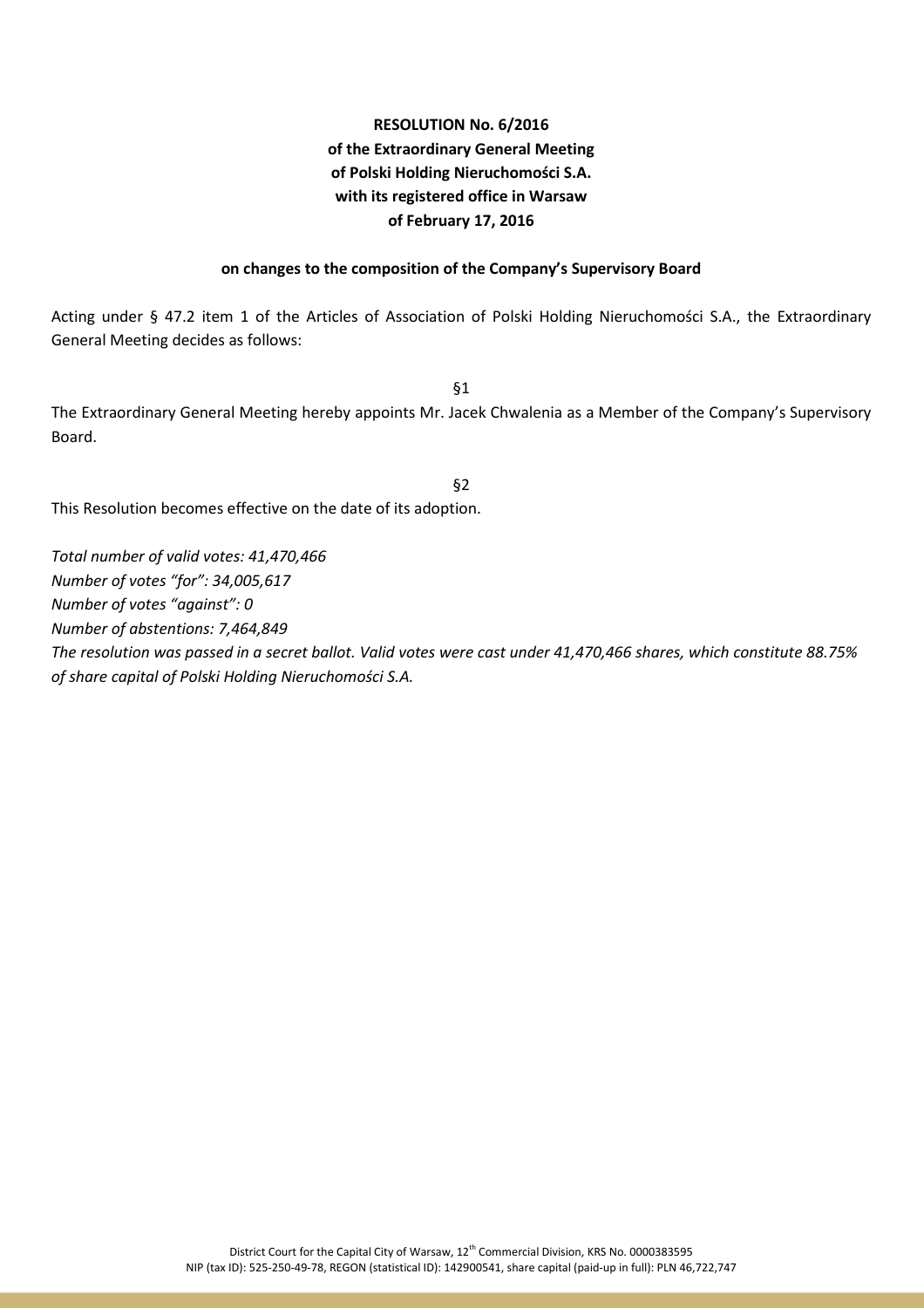# **RESOLUTION No. 7/2016 of the Extraordinary General Meeting of Polski Holding Nieruchomości S.A. with its registered office in Warsaw of February 17, 2016**

### **on changes to the composition of the Company's Supervisory Board**

Acting under § 47.2 item 1 of the Articles of Association of Polski Holding Nieruchomości S.A., the Extraordinary General Meeting decides as follows:

§1

The Extraordinary General Meeting hereby appoints Mr. Jerzy Wal as a Member of the Company's Supervisory Board.

§2

This Resolution becomes effective on the date of its adoption.

*Total number of valid votes: 41,470,466 Number of votes "for": 36,823,466 Number of votes "against": 0 Number of abstentions: 4,64, 000 The resolution was passed in a secret ballot. Valid votes were cast under 41,470,466 shares, which constitute 88.75% of share capital of Polski Holding Nieruchomości S.A.*